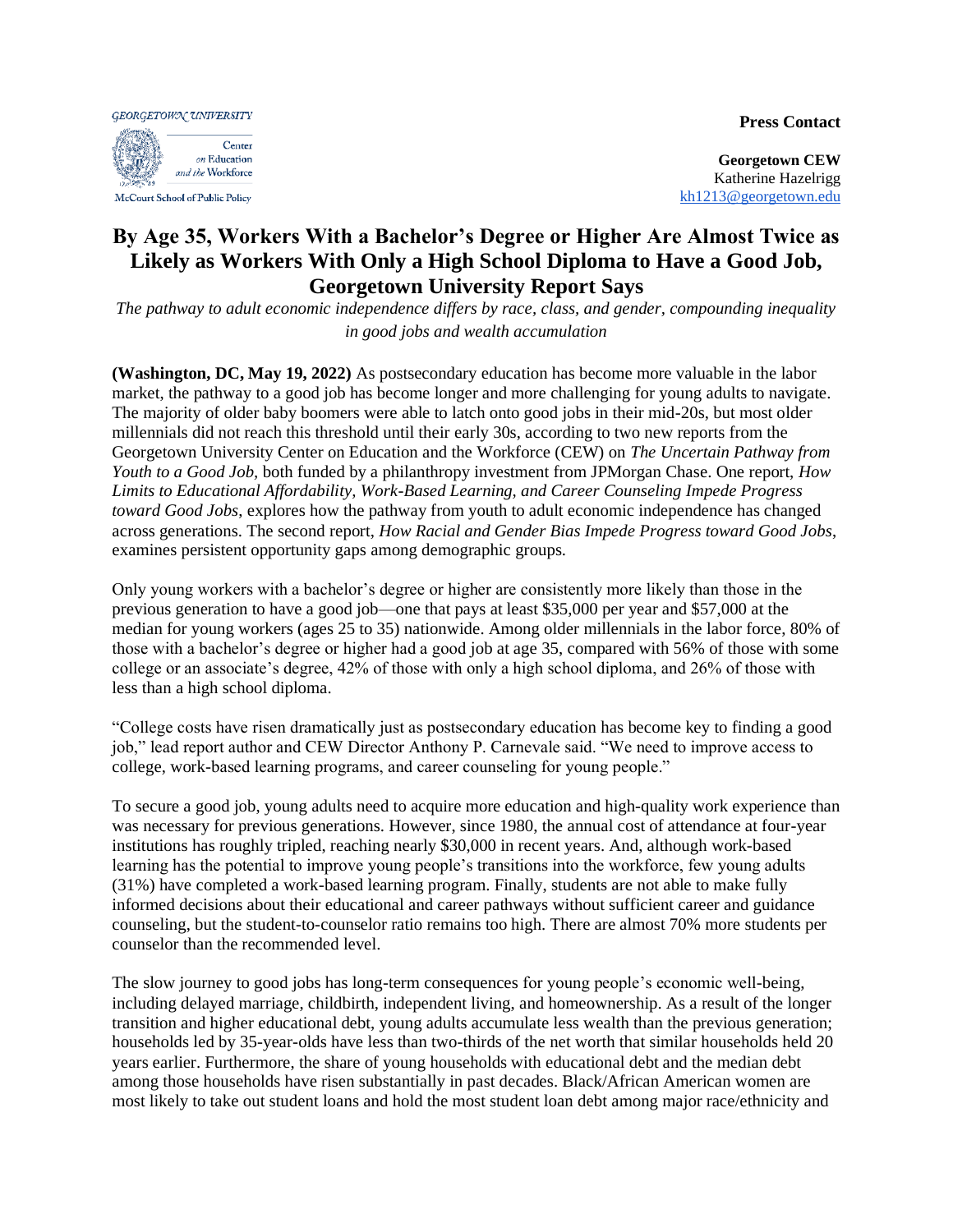gender groups, which contributes to tremendous racial wealth gaps. The median net worth of young White men with no more than a high school diploma is more than 2.5 times that of young Black women with a bachelor's degree or higher.

"There are consequences to the delayed transition to good jobs," said Artem Gulish, report author and CEW senior policy strategist and research faculty. "For many young adults, not having a good job means not being able to buy a house, not being able to pay back their student loans, and not having sufficient financial security to pursue their aspirations while facing life's inevitable mishaps."

Persistent racial/ethnic equity gaps in educational attainment lay the groundwork for equity gaps in the likelihood of attaining a good job. Young White workers are more likely than young Black/African American workers or young Hispanic/Latino workers to have a good job, which was also the case for the earlier generation. In fact, it takes Black/African American workers until their mid-30s to have roughly the same chances of having a good job as White workers have by their mid-20s. And young Hispanic/Latino workers do not have the same chances even in their mid-30s as young White workers have in their mid-20s.

Gender gaps also persist despite widespread generational changes in women's educational attainment. Even though young women are more likely to have good jobs than women in the earlier generation, they are still substantially less likely than young men to have good jobs. These gaps have not closed even though young women have higher levels of postsecondary education than young men. At every education level, young women are less likely to have a good job than young men within the same racial/ethnic group. When race and gender disparities are combined, the gaps in the likelihood of having a good job are even more striking. Young Hispanic/Latina and Native Hawaiian/Pacific Islander women are half as likely to have a good job as young White and Asian/Asian American men.

"Disparities in educational attainment play a bigger role in economic inequality than in the past, but equity gaps by race and gender persist even among young workers at the same education level," said Kathryn Peltier Campbell, report author and CEW associate director of editorial policy and senior editor/writer.

"Young people are our next generation of leaders, yet too many, especially from underrepresented communities, don't have access to the career experiences they need to obtain meaningful employment opportunities," said Monique Baptiste, head of Jobs & Skills Global Philanthropy for JPMorgan Chase. "As the findings from these reports demonstrate, work-based learning and education are key differentiators in future success for young people. This research will help inform new strategies to address these disparities and identify ways to reconnect young people with the resources and experiences they need to better prepare them for the opportunities of tomorrow."

Factors including academic major, occupation, and working full time also influence workers' likelihood of having a good job and contribute to equity gaps in the workforce. Among young workers with a bachelor's degree or higher, those who majored in science, technology, engineering, and mathematics (STEM) are most likely (78%) to have good jobs, while young workers who majored in arts, liberal arts, and humanities are least likely (59%) to have good jobs. At the same time, across education levels, young workers in STEM occupations are most likely (83%) to have a good job, while young workers in healthcare support and food and personal services are least likely (22%) to have a good job. Working full time increases the chances of having a good job: 60% of young full-time workers have a good job, compared with 10% of part-time workers.

To view the executive summary and two full reports, including seven recommendations for comprehensive reform, visit [cew.georgetown.edu/pathway.](http://cew.georgetown.edu/pathway)